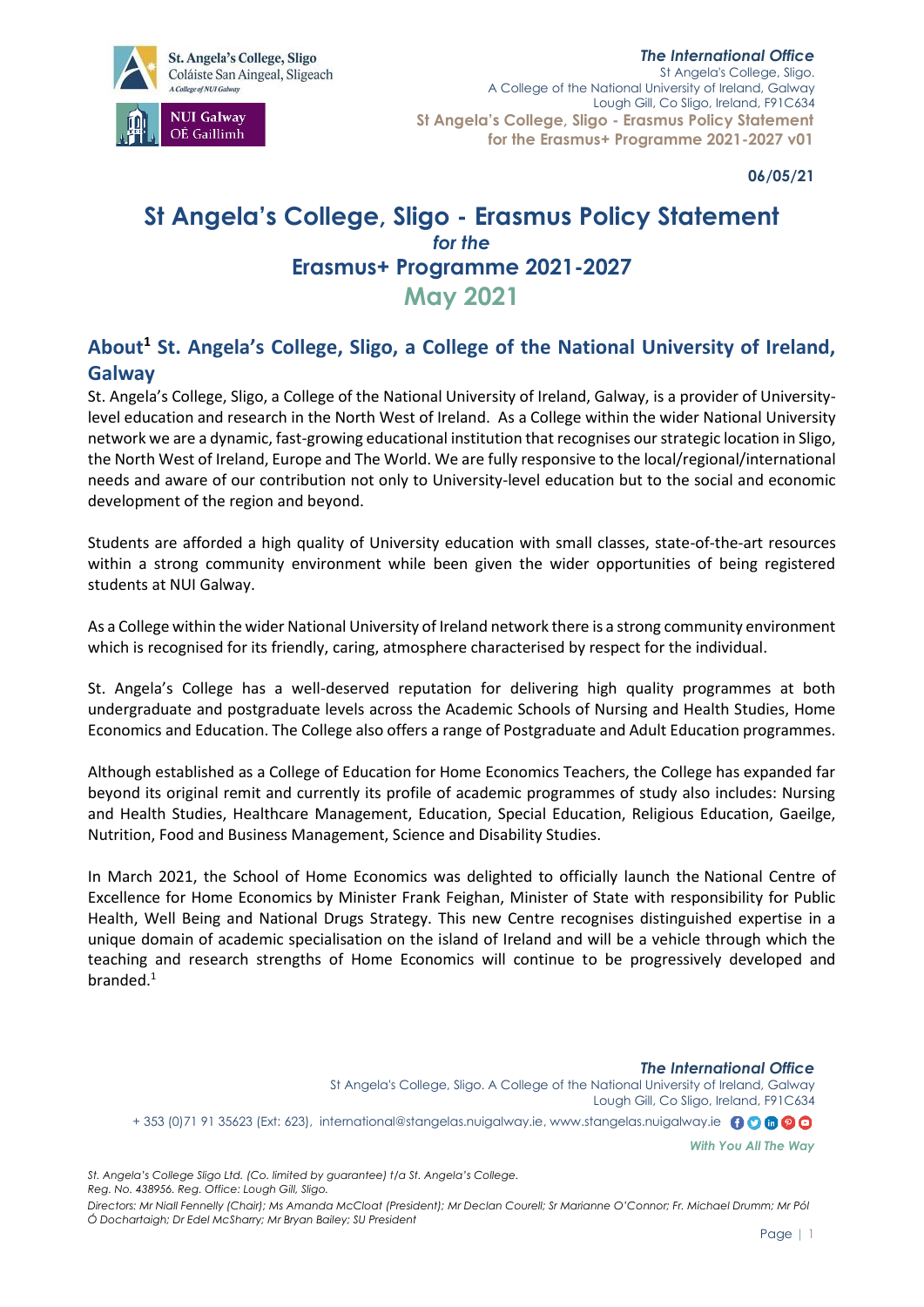

## **06/05/21**

## **Our Erasmus+ Programme 2021 - 2027**

*Our Erasmus+ Programme 2021 – 2027 reflects our place in the world and our commitment to Internationalisation.*

All students and staff have the opportunity to participate in Erasmus and can do so via the various Key Actions which we have participated in in the past and continue to do so into the future namely:

## **Our main focus for the Erasmus+ Programme 2021-2027**

Our main focus for the Erasmus+ Programme 2021-2027 is the promotion of learning mobility of individuals and groups, as well as cooperation, quality, inclusion and equity, excellence, creativity and innovation at the level of organisations and policies in the field of education and training.

## **Who can participate in the Erasmus+ Programme 2021-2027**

All Staff (academic and support staff) and Students are encouraged to and can engage and participate in Erasmus+

## **Staff**

Both Academic and Support Staff can and are encouraged to participate in both mobility and programme project activities.

*For Mobilities Academic Staff can participate in*

- Teaching Mobilities
- Training Mobilities

## **Students**

*Students can participate in the following Mobility activities*

- Study Mobilities
- Traineeship mobilities

## **Programme and Partner Countries**

Mobilities can take place with both Programme and Partner Countries.

## *The International Office*  St Angela's College, Sligo. A College of the National University of Ireland, Galway Lough Gill, Co Sligo, Ireland, F91C634 + 353 (0)71 91 35623 (Ext: 623), international@stangelas.nuigalway.ie, www.stangelas.nuigalway.ie 00000

*With You All The Way*

*St. Angela's College Sligo Ltd. (Co. limited by guarantee) t/a St. Angela's College. Reg. No. 438956. Reg. Office: Lough Gill, Sligo.*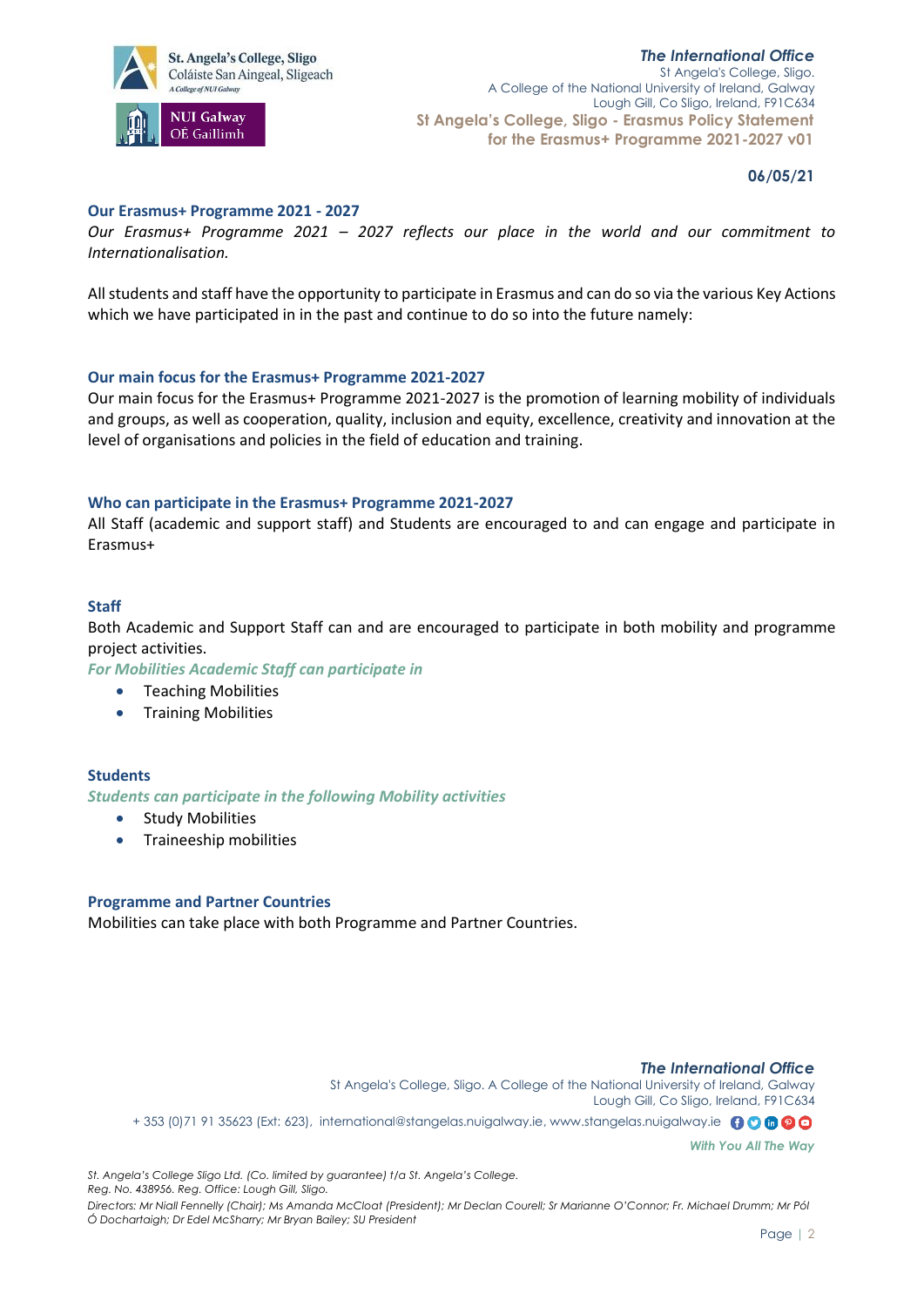## *The International Office*





St Angela's College, Sligo. A College of the National University of Ireland, Galway Lough Gill, Co Sligo, Ireland, F91C634 **St Angela's College, Sligo - Erasmus Policy Statement for the Erasmus+ Programme 2021-2027 v01** 

**06/05/21**

## **Partners<sup>2</sup>**

The College has agreements with partners from many countries across the EU/EEA (programme countries) and some partner countries (non-EU,EEA) and welcomes dialogue and partnership with others. We do so on an inclusive and mutually beneficial and respectful basis. On agreement Partner information is published on The College Erasmus+ webpages and can be viewed **[via this web link](http://www.stangelas.nuigalway.ie/stangelas/international-students/internationalpartners/)**:

**http://www.stangelas.nuigalway.ie/stangelas/international-students/internationalpartners/**

Students and Staff of our Partners are welcome to study, teach and train with us as be it

- On Campus
- Wholly Online
- On a Blended Programme

We also welcome the opportunity to collaborate on various Erasmus+ Programme 2021-2027 elements and invite new and existing partners to engage with us on an ongoing basis as we do with them over the duration of the Erasmus+ Programme 2021-2027.

## **What are the Erasmus+ Programme 2021-2027 Key Actions we prioritise include but not limited to?** *Key Action 1*

- Mobility of individuals in the field of higher
- Mobility of individuals in VET, school education and adult education fields

## *Key Action 2*

- Cooperation partnerships in the fields of education, training and youth
- Small-scale partnerships in the fields of education and training and youth
- Erasmus Teacher Academies
- Alliances for Innovation

## **The Key Actions we engage in are aligned to the following priorities of The Erasmus+ Programme 2021 - 2027**

- Inclusion and Diversity
- Digitalisation and Digital Transformation
- The Green Deal and environmental responsibility
- Democratic Life and EU Belonging

## *The International Office*

St Angela's College, Sligo. A College of the National University of Ireland, Galway Lough Gill, Co Sligo, Ireland, F91C634 + 353 (0)71 91 35623 (Ext: 623), international@stangelas.nuigalway.ie, www.stangelas.nuigalway.ie 00000

*With You All The Way*

*St. Angela's College Sligo Ltd. (Co. limited by guarantee) t/a St. Angela's College. Reg. No. 438956. Reg. Office: Lough Gill, Sligo.*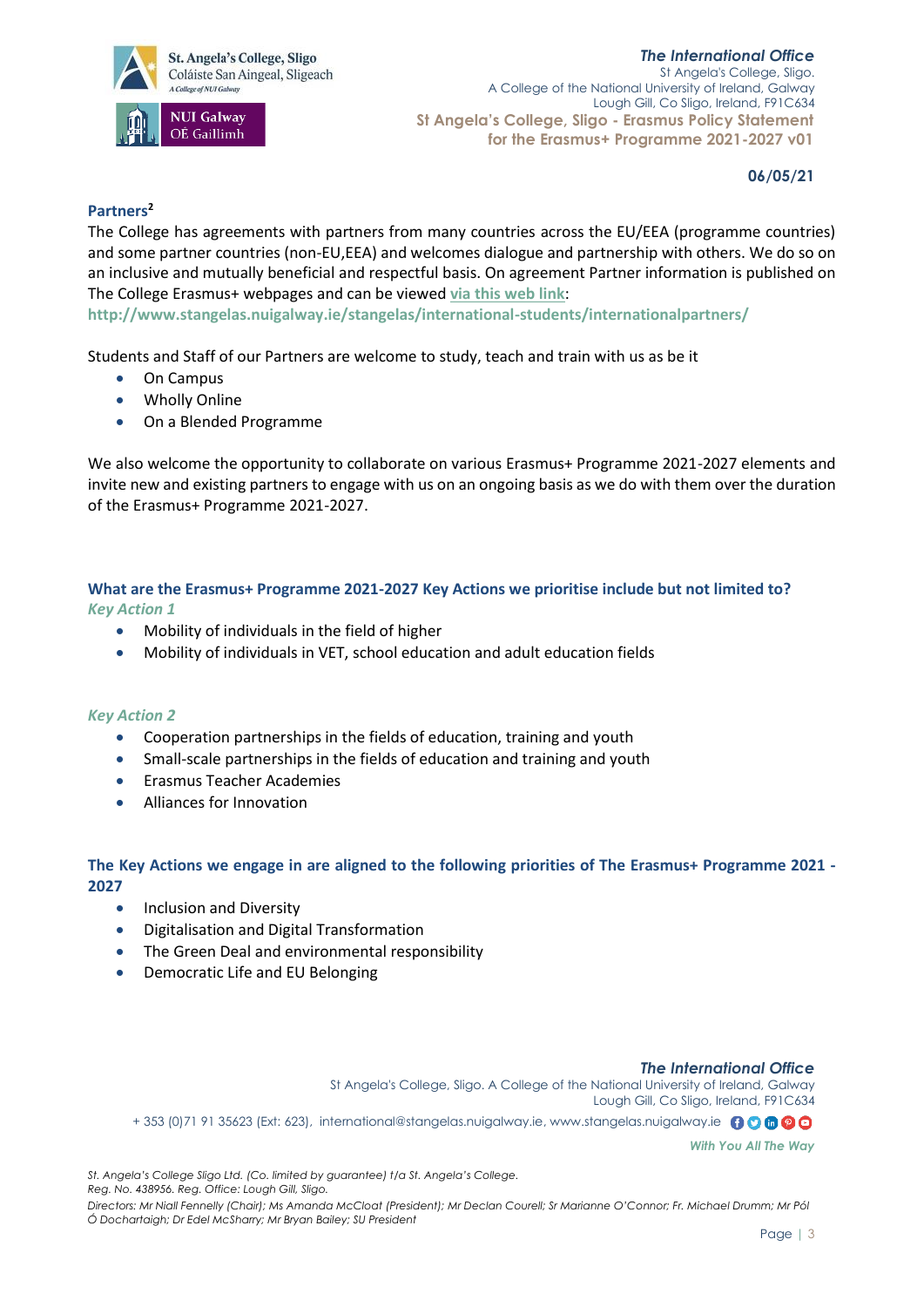St. Angela's College, Sligo Coláiste San Aingeal, Sligeach A College of NUI Gabray



*The International Office*  St Angela's College, Sligo. A College of the National University of Ireland, Galway Lough Gill, Co Sligo, Ireland, F91C634 **St Angela's College, Sligo - Erasmus Policy Statement for the Erasmus+ Programme 2021-2027 v01** 

**06/05/21**

## **Characteristics of the Erasmus+ Programme 2021-2027 which we uphold include:**

- Health and Safety of all participants
- Internationalisation and International Partnership
- Recognition and Validation of Skills and Qualifications building mutual trust and understanding this we will do through our participation in various Erasmus+ initiative such as Blended Intensive Programmes
- Erasmus+ Open Access, making available Erasmus+ related research and others outputs without restriction

## **Erasmus Charter for Higher Education 2021 - 2027<sup>3</sup> – ECHE**

Digitally sealed and awarded to The College by The European Commission on 11:19:54 27/02/2021 our ECHE which is the guiding principles we adhere to can be viewed via **[this web link](http://www.stangelas.nuigalway.ie/media/stangelascollege/files/Erasmus-Charter-for-Higher-Education-2021-2027.pdf)**:

**http://www.stangelas.nuigalway.ie/media/stangelascollege/files/Erasmus-Charter-for-Higher-Education-2021-2027.pdf**

**ECHE Code:** IRLSLIGO02

## **Communication**

The International Office communicates and shares information on an ongoing basis across The College Community and external network regarding all aspects of the Erasmus+ Programme 2021-2027.

## *We do this so as to*

- maintain the relevance of Erasmus+ to our Students and Staff alike
- increase awareness of Erasmus+
- grow our levels of participation in the various Erasmus+ Programme 2021-2027 elements.

## *Communication channels we employ include*

- School and Support Staff Meetings
- Social Media
- College Website and Erasmus+ dedicated pages
- *With You All The Way* Newsletters and *Erasmus+ Special Editions* Newsletters
- Erasmus Days annual
- Leadership Team Specific Channels

#### *The International Office*

St Angela's College, Sligo. A College of the National University of Ireland, Galway Lough Gill, Co Sligo, Ireland, F91C634 + 353 (0)71 91 35623 (Ext: 623), international@stangelas.nuigalway.ie, www.stangelas.nuigalway.ie @ 0 0 0 0

*With You All The Way*

*St. Angela's College Sligo Ltd. (Co. limited by guarantee) t/a St. Angela's College. Reg. No. 438956. Reg. Office: Lough Gill, Sligo.*